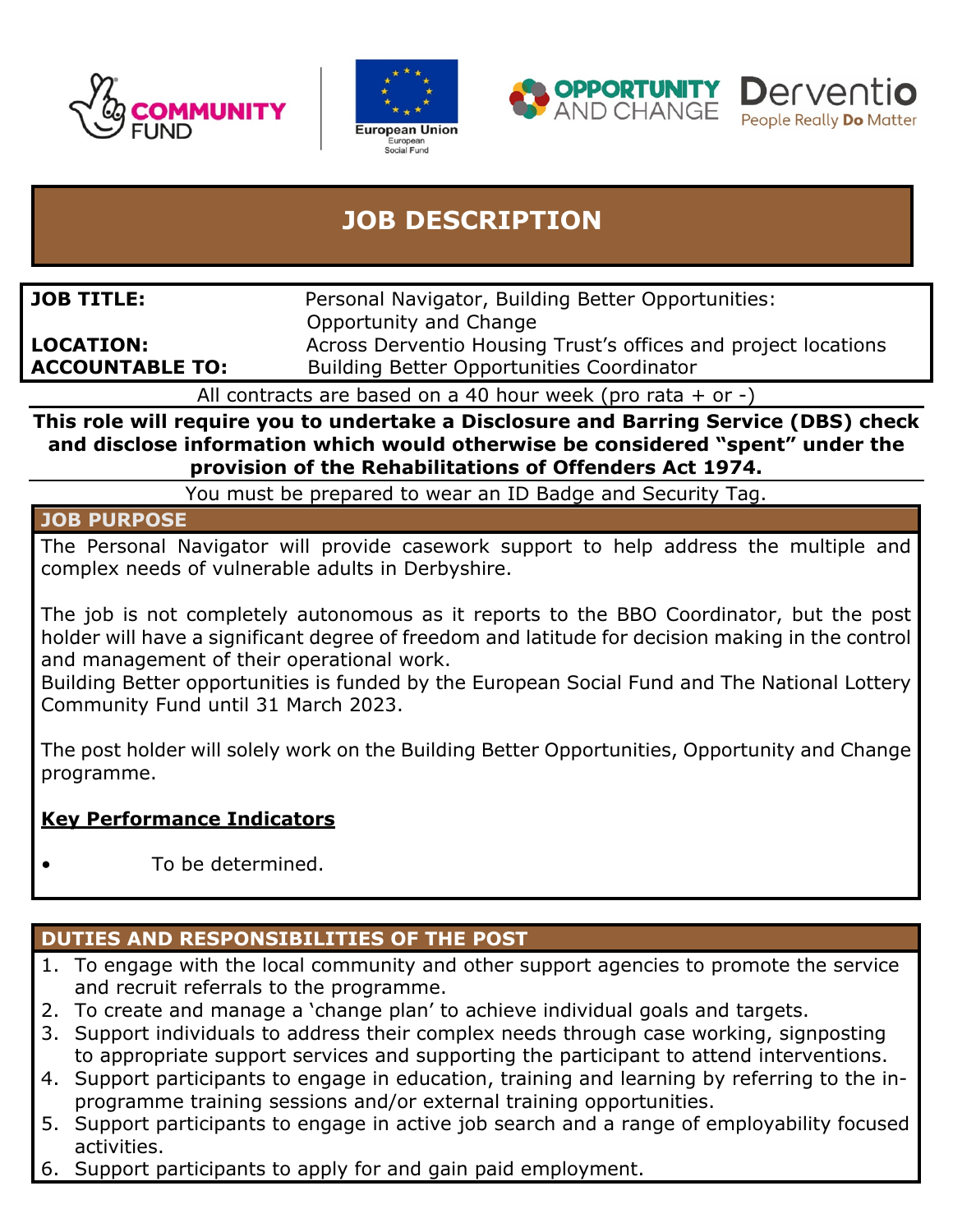- 7. Promote a "no blame" and "can do" culture.
- 8. Continuously explore and champion opportunities for improvement and challenge the status quo.
- 9. Promote a climate of equality for all.
- 10. Maintain organisational, client and colleague confidentiality.
- 11.Be honest and transparent at all times.
- 12.Be familiar with and demonstrate adherence to company's organisational and service specific Policies and Procedures.
- 13.Adhere to the company's Code of Conduct.
- 14. To understand and actively promote the company's values.
- 15. Identify your own development needs and actively seek opportunities to expand your knowledge, skill and experience to meet the developing needs of the service. Actively participate in the development of others.
- 16.Attend regular team meetings and supervision with line manager.
- 17.Be a positive force within your team taking personal responsibility for maintaining good working relationships, and contributing to maintaining high levels of morale through your own actions and behaviors.
- 18.To adhere to the company's financial regulations, standing orders, policies and procedures, in particular: Health & Safety, Confidentiality, Data Protection, Professional Boundaries and Customer Care.

#### *Carry out any other reasonable duties within the overall function, commensurate with the level of responsibility of the post. For operational reasons, we also reserve the right to transfer you to alternative duties. For this reason, it is a condition of employment that you are willing to do so, if requested.*

## **DEVELOPMENT AND TRAINING**

To respond positively to new and alternative systems, undertake training and development activities as identified.

# **HEALTH & SAFETY**

To comply with relevant health and safety legislation, policies and procedures in the performance of the duties and responsibilities of the post.

## **EQUALITY & DIVERSITY**

To support, promote & comply with the Company's Equality & Diversity policies in the performance of the duties and responsibilities of the post.

## **CONFIDENTIALITY & DATA PROTECTION**

The Company requires all employees to maintain a high standard of confidentiality, and any disclosure of information outside the proper and recognised course of duty will be treated as a serious disciplinary offence. All employees are subject to the Data Protection Act 2018/ UK GDPR.